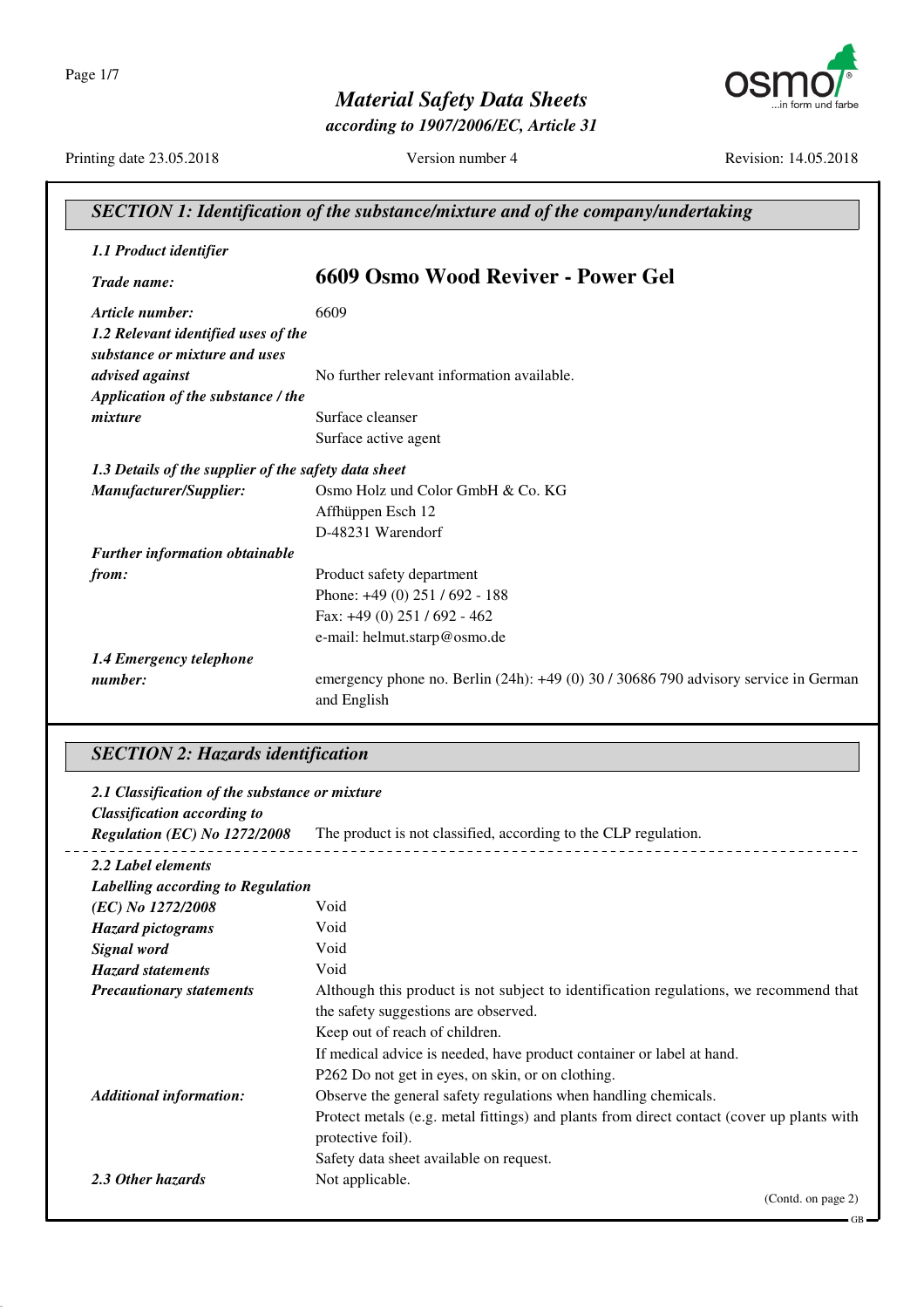Page 2/7



# *Material Safety Data Sheets*

*according to 1907/2006/EC, Article 31*

Printing date 23.05.2018 Version number 4 Revision: 14.05.2018

|                                                          | (Contd. of page 1)                                                                       |
|----------------------------------------------------------|------------------------------------------------------------------------------------------|
| <b>Results of PBT and vPvB assessment</b>                |                                                                                          |
| <b>PBT:</b>                                              | Not applicable.                                                                          |
| $v P v B$ :                                              | Not applicable.                                                                          |
| <b>SECTION 3: Composition/information on ingredients</b> |                                                                                          |
| 3.2 Mixtures                                             |                                                                                          |
| Description:                                             | Mixture of substances listed below with nonhazardous additions.                          |
| <b>Dangerous components:</b>                             |                                                                                          |
| CAS: 144-62-7                                            | oxalic acid<br>2.5-10%<br>$\langle \cdot \rangle$ Acute Tox. 4, H302; Acute Tox. 4, H312 |
| EINECS: 205-634-3                                        |                                                                                          |
| Index number: 607-006-00-8                               |                                                                                          |
| <b>Additional information:</b>                           | For the wording of the listed hazard phrases refer to section 16.                        |
|                                                          |                                                                                          |
| <b>SECTION 4: First aid measures</b>                     |                                                                                          |
| 4.1 Description of first aid measures                    |                                                                                          |
| <b>General information:</b>                              | No special measures required.                                                            |
| After inhalation:                                        | Supply fresh air; consult doctor in case of complaints.                                  |
| After skin contact:                                      | Immediately wash with water and soap and rinse thoroughly.                               |
| After eye contact:                                       | Rinse opened eye for several minutes under running water. Then consult a doctor.         |
| After swallowing:                                        | If symptoms persist consult doctor.                                                      |
| 4.2 Most important symptoms and                          |                                                                                          |
| effects, both acute and delayed                          | No further relevant information available.                                               |
| 4.3 Indication of any immediate                          |                                                                                          |
| medical attention and special                            |                                                                                          |
| treatment needed                                         | No further relevant information available.                                               |
| <b>SECTION 5: Firefighting measures</b>                  |                                                                                          |
|                                                          |                                                                                          |
| 5.1 Extinguishing media                                  |                                                                                          |
| Suitable extinguishing agents:                           | CO2, powder or water spray. Fight larger fires with water spray or alcohol resistant     |
|                                                          | foam.                                                                                    |
| 5.2 Special hazards arising from                         |                                                                                          |
| the substance or mixture                                 | No further relevant information available.                                               |
| 5.3 Advice for firefighters                              |                                                                                          |
| Protective equipment:                                    | No special measures required.                                                            |
| <b>SECTION 6: Accidental release measures</b>            |                                                                                          |
| <b>6.1 Personal precautions,</b>                         |                                                                                          |
| protective equipment and                                 |                                                                                          |
| emergency procedures                                     | Not required.                                                                            |
|                                                          | (Contd. on page 3)                                                                       |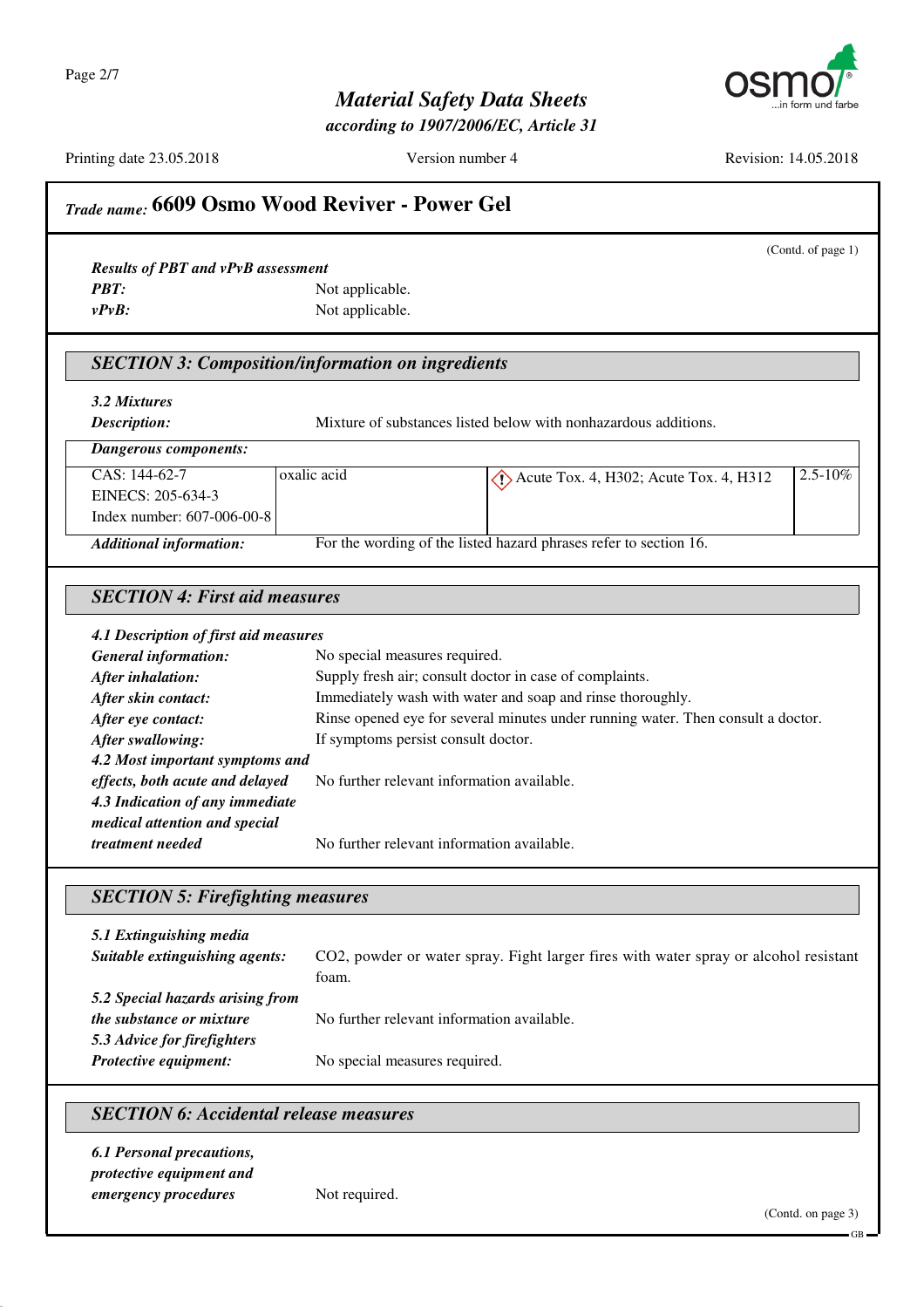Page 3/7



### *Material Safety Data Sheets*

*according to 1907/2006/EC, Article 31*

Printing date 23.05.2018 Version number 4 Revision: 14.05.2018

(Contd. of page 2)

## *Trade name:* **6609 Osmo Wood Reviver - Power Gel**

| <b>6.2 Environmental precautions:</b>  | Do not allow to enter sewers/ surface or ground water.                                  |
|----------------------------------------|-----------------------------------------------------------------------------------------|
| 6.3 Methods and material for           |                                                                                         |
| containment and cleaning up:           | Absorb with liquid-binding material (sand, diatomite, acid binders, universal binders). |
| <b>6.4 Reference to other sections</b> | No dangerous substances are released.                                                   |

### *SECTION 7: Handling and storage*

| 7.1 Precautions for safe handling Keep receptacles tightly sealed. | When diluting always pour product into water and not vice versa. |
|--------------------------------------------------------------------|------------------------------------------------------------------|
| <b>Information about fire - and</b>                                |                                                                  |
| explosion protection:                                              | No special measures required.                                    |
| 7.2 Conditions for safe storage, including any incompatibilities   |                                                                  |
| Storage:                                                           |                                                                  |
| Requirements to be met by                                          |                                                                  |
| storerooms and receptacles:                                        | Unsuitable material for receptacle: aluminium.                   |
|                                                                    | Unsuitable material for receptacle: steel.                       |
|                                                                    | Store only in the original receptacle.                           |
| Information about storage in one                                   |                                                                  |
| common storage facility:                                           | Store away from oxidising agents.                                |
|                                                                    | Store away from reducing agents.                                 |
| <b>Further information about</b>                                   |                                                                  |
| storage conditions:                                                | None.                                                            |
| 7.3 Specific end $use(s)$                                          | No further relevant information available.                       |

### *SECTION 8: Exposure controls/personal protection*

*Additional information about design of technical facilities:* No further data; see item 7.

#### *8.1 Control parameters*

|                                              | Ingredients with limit values that require monitoring at the workplace:         |
|----------------------------------------------|---------------------------------------------------------------------------------|
| 144-62-7 oxalic acid                         |                                                                                 |
| WEL   Long-term value: 0.1 mg/m <sup>3</sup> |                                                                                 |
| as Co; Carc                                  |                                                                                 |
| <b>Additional information:</b>               | The lists valid during the making were used as basis.                           |
| 8.2 Exposure controls                        |                                                                                 |
| <b>Personal protective equipment:</b>        |                                                                                 |
| General protective and hygienic              |                                                                                 |
| <i>measures:</i>                             | Do not eat or drink while working.                                              |
|                                              | Do not carry product impregnated cleaning cloths in trouser pockets.            |
|                                              | Avoid contact with the eyes and skin.                                           |
| <b>Respiratory protection:</b>               | Use suitable respiratory protective device only when aerosol or mist is formed. |
|                                              | (Contd. on page 4)                                                              |
|                                              | GВ                                                                              |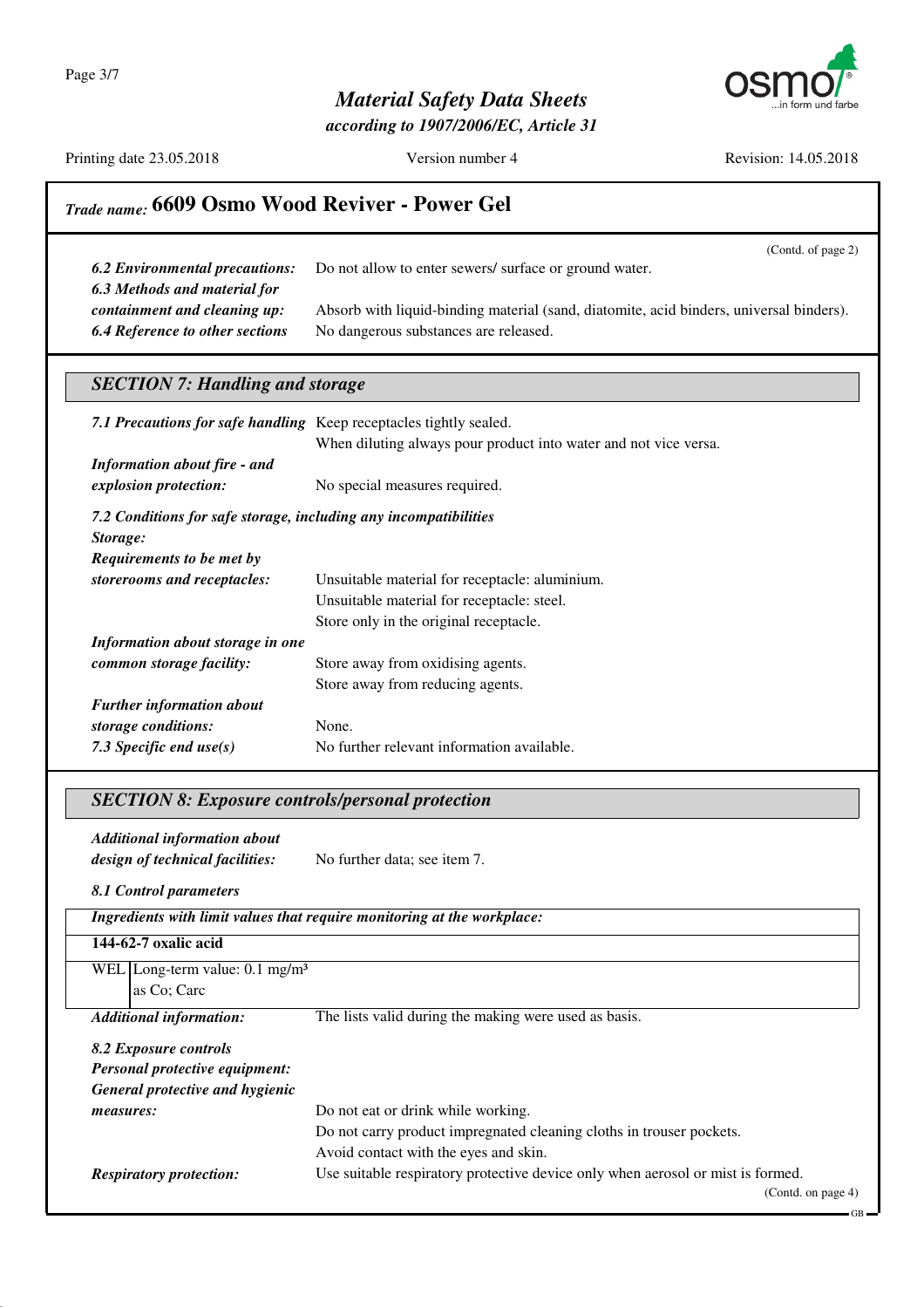

*according to 1907/2006/EC, Article 31*

Printing date 23.05.2018 Version number 4 Revision: 14.05.2018

# *Trade name:* **6609 Osmo Wood Reviver - Power Gel**

|                                  | (Contd. of page 3)                                                                                                              |
|----------------------------------|---------------------------------------------------------------------------------------------------------------------------------|
| <b>Protection of hands:</b>      | Check protective gloves prior to each use for their proper condition.                                                           |
|                                  | Preventive skin protection by use of skin-protecting agents is recommended.                                                     |
|                                  | Protective gloves                                                                                                               |
|                                  | The glove material has to be impermeable and resistant to the product/ the substance/                                           |
|                                  | the preparation.                                                                                                                |
|                                  | Selection of the glove material on consideration of the penetration times, rates of                                             |
|                                  | diffusion and the degradation                                                                                                   |
| <b>Material of gloves</b>        | The selection of the suitable gloves does not only depend on the material, but also on                                          |
|                                  | further marks of quality and varies from manufacturer to manufacturer. As the product                                           |
|                                  | is a preparation of several substances, the resistance of the glove material can not be                                         |
|                                  | calculated in advance and has therefore to be checked prior to the application.                                                 |
|                                  | <b>Penetration time of glove material</b> The exact break trough time has to be found out by the manufacturer of the protective |
|                                  | gloves and has to be observed.                                                                                                  |
| For the permanent contact gloves |                                                                                                                                 |
| made of the following materials  |                                                                                                                                 |
| are suitable:                    | Nitrile rubber, NBR                                                                                                             |
| As protection from splashes      |                                                                                                                                 |
| gloves made of the following     |                                                                                                                                 |
| materials are suitable:          | Nitrile rubber, NBR                                                                                                             |
| Eye protection:                  | Goggles recommended during refilling                                                                                            |
| <b>Body protection:</b>          | Acid resistant protective clothing                                                                                              |

# *SECTION 9: Physical and chemical properties*

| 9.1 Information on basic physical and chemical properties<br><b>General Information</b> |                                               |  |
|-----------------------------------------------------------------------------------------|-----------------------------------------------|--|
| Appearance:                                                                             |                                               |  |
| Form:                                                                                   | Pasty                                         |  |
| Colour:                                                                                 | Light green                                   |  |
| Odour:                                                                                  | Mild                                          |  |
| Change in condition                                                                     |                                               |  |
| <b>Melting point/freezing point:</b>                                                    | Undetermined.                                 |  |
| Initial boiling point and boiling range: $100 \degree C$                                |                                               |  |
| <b>Flash point:</b>                                                                     | Not applicable.                               |  |
| <b>Auto-ignition temperature:</b>                                                       | Product is not selfigniting.                  |  |
| <b>Explosive properties:</b>                                                            | Product does not present an explosion hazard. |  |
| Vapour pressure at 20 $°C$ :                                                            | $23$ hPa                                      |  |
| Density at 20 $\mathrm{^{\circ}C:}$                                                     | $1.09$ g/cm <sup>3</sup>                      |  |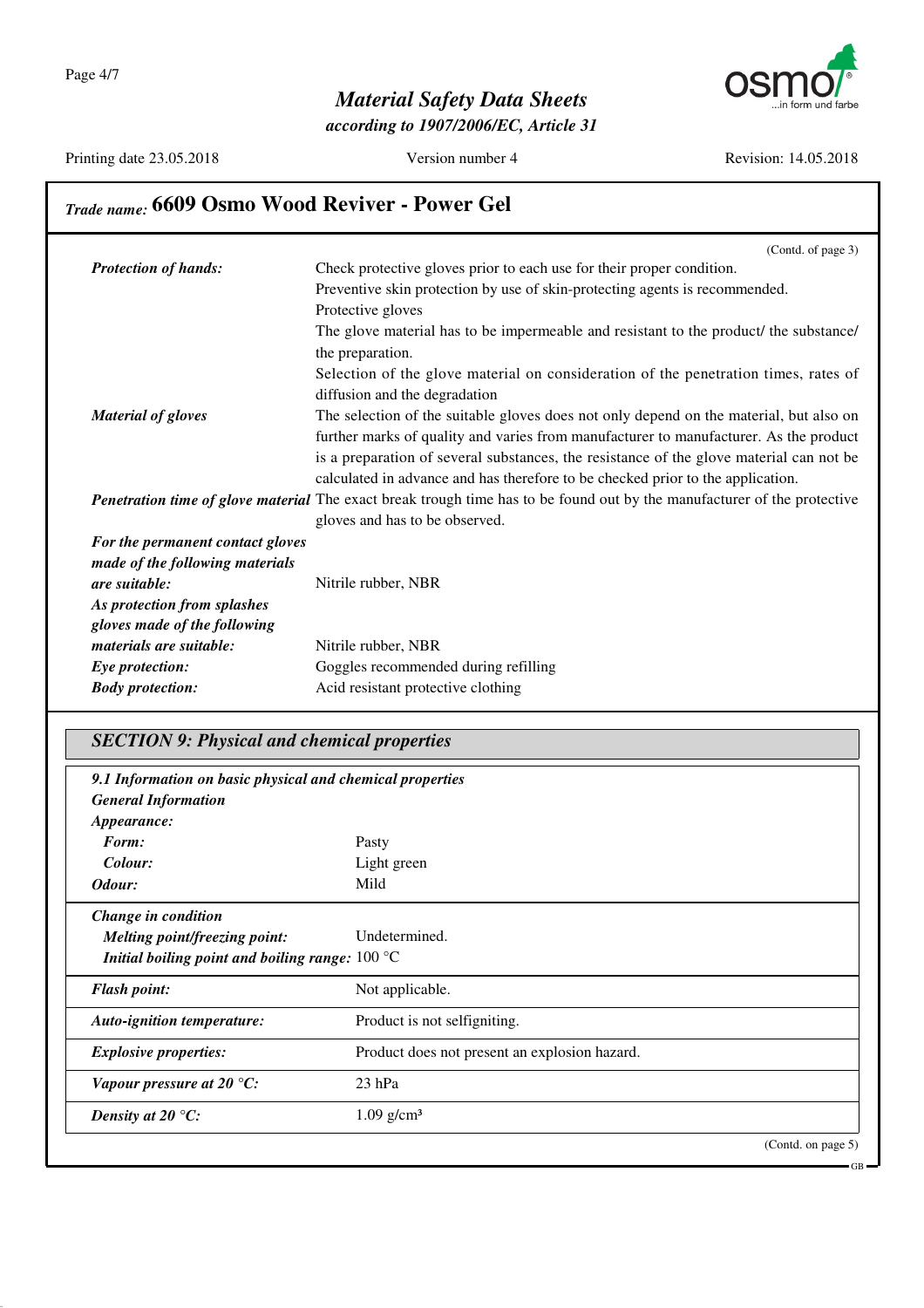

*according to 1907/2006/EC, Article 31*

Printing date 23.05.2018 Version number 4 Revision: 14.05.2018

|                                                              |                                                                                                                                        | (Contd. of page 4) |
|--------------------------------------------------------------|----------------------------------------------------------------------------------------------------------------------------------------|--------------------|
| Solubility in / Miscibility with                             |                                                                                                                                        |                    |
| water:                                                       | Not miscible or difficult to mix.                                                                                                      |                    |
| Viscosity:                                                   |                                                                                                                                        |                    |
| Dynamic:                                                     | Not determined.                                                                                                                        |                    |
| Kinematic:                                                   | Not determined.                                                                                                                        |                    |
| <b>Solvent content:</b>                                      |                                                                                                                                        |                    |
| $VOC$ (EC)                                                   | Not applicable.                                                                                                                        |                    |
| 9.2 Other information                                        | No further relevant information available.                                                                                             |                    |
| <b>SECTION 10: Stability and reactivity</b>                  |                                                                                                                                        |                    |
| <b>10.1 Reactivity</b>                                       | No further relevant information available.                                                                                             |                    |
| 10.2 Chemical stability                                      |                                                                                                                                        |                    |
| <b>Thermal decomposition /</b>                               |                                                                                                                                        |                    |
| conditions to be avoided:                                    | No decomposition if used according to specifications.                                                                                  |                    |
| 10.3 Possibility of hazardous                                |                                                                                                                                        |                    |
| reactions                                                    | No dangerous reactions known.                                                                                                          |                    |
| 10.4 Conditions to avoid                                     | No further relevant information available.                                                                                             |                    |
| 10.5 Incompatible materials:                                 | No further relevant information available.                                                                                             |                    |
| 10.6 Hazardous decomposition                                 |                                                                                                                                        |                    |
| products:                                                    | No dangerous decomposition products known.                                                                                             |                    |
| <b>SECTION 11: Toxicological information</b>                 |                                                                                                                                        |                    |
| 11.1 Information on toxicological effects                    |                                                                                                                                        |                    |
| <b>Acute toxicity</b>                                        | Based on available data, the classification criteria are not met.                                                                      |                    |
| LD/LC50 values relevant for classification:                  |                                                                                                                                        |                    |
| 144-62-7 oxalic acid                                         |                                                                                                                                        |                    |
| Oral LD50 375 mg/kg (rat)                                    |                                                                                                                                        |                    |
| Primary irritant effect:                                     |                                                                                                                                        |                    |
| <b>Skin corrosion/irritation</b>                             | not tested                                                                                                                             |                    |
| Serious eye damage/irritation                                | Based on available data, the classification criteria are not met.                                                                      |                    |
| <b>Respiratory or skin sensitisation</b>                     | Based on available data, the classification criteria are not met.                                                                      |                    |
|                                                              |                                                                                                                                        |                    |
|                                                              | <b>CMR</b> effects (carcinogenity, mutagenicity and toxicity for reproduction)                                                         |                    |
| Germ cell mutagenicity                                       | Based on available data, the classification criteria are not met.                                                                      |                    |
| Carcinogenicity                                              | Based on available data, the classification criteria are not met.                                                                      |                    |
| Reproductive toxicity                                        | Based on available data, the classification criteria are not met.                                                                      |                    |
| <b>STOT-single exposure</b><br><b>STOT-repeated exposure</b> | Based on available data, the classification criteria are not met.<br>Based on available data, the classification criteria are not met. |                    |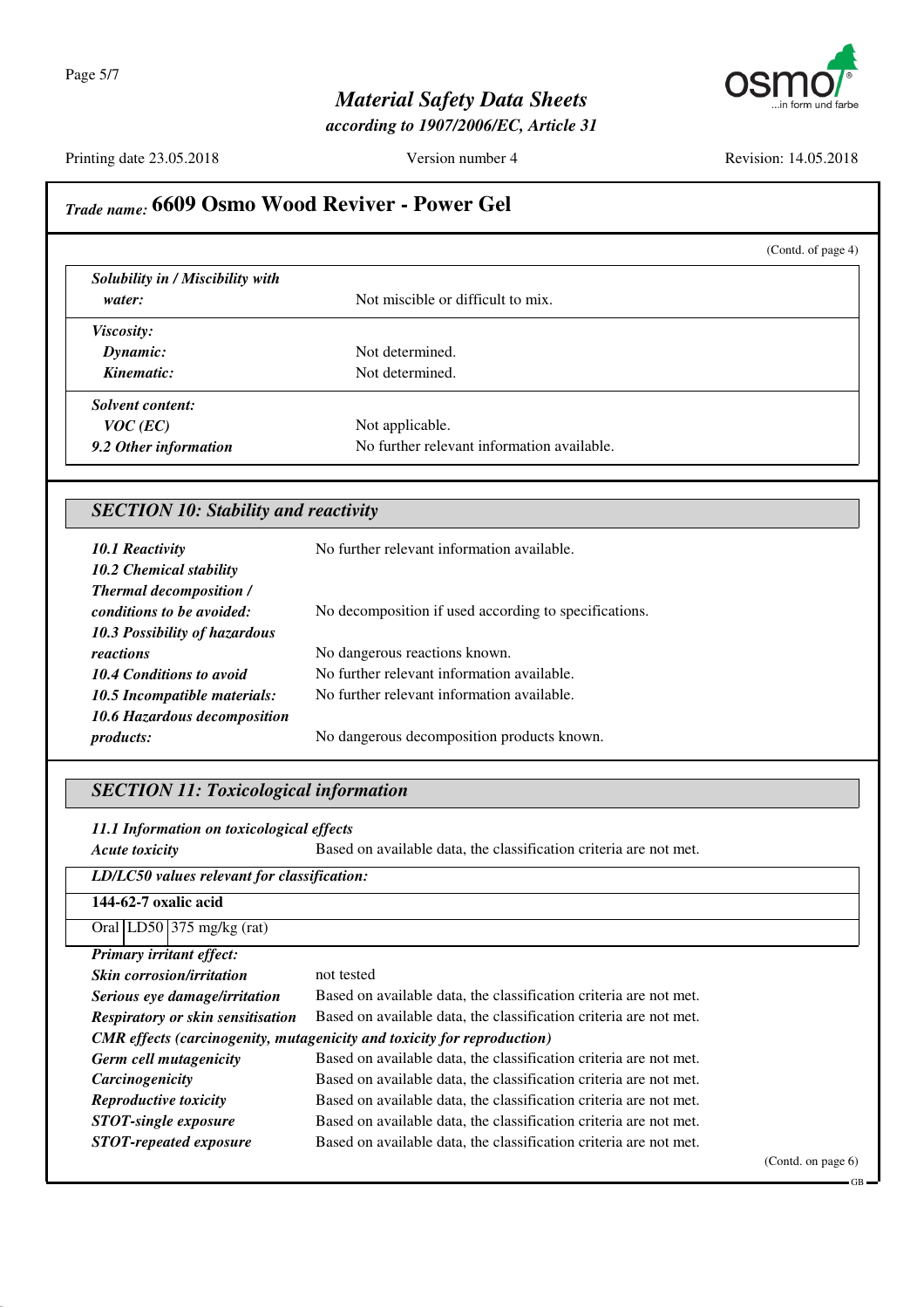

*according to 1907/2006/EC, Article 31*

Printing date 23.05.2018 Version number 4 Revision: 14.05.2018

(Contd. of page 5)

# *Trade name:* **6609 Osmo Wood Reviver - Power Gel**

*Aspiration hazard* Based on available data, the classification criteria are not met.

#### *SECTION 12: Ecological information*

| 12.1 Toxicity                           |                                                                                       |
|-----------------------------------------|---------------------------------------------------------------------------------------|
| <b>Aquatic toxicity:</b>                | No further relevant information available.                                            |
|                                         | 12.2 Persistence and degradability No further relevant information available.         |
| 12.3 Bioaccumulative potential          | No further relevant information available.                                            |
| 12.4 Mobility in soil                   | No further relevant information available.                                            |
| Additional ecological information:      |                                                                                       |
| <b>General notes:</b>                   | Water hazard class 1 (German Regulation) (Self-assessment): slightly hazardous for    |
|                                         | water                                                                                 |
|                                         | Do not allow undiluted product or large quantities of it to reach ground water, water |
|                                         | course or sewage system.                                                              |
| 12.5 Results of PBT and vPvB assessment |                                                                                       |
| <b>PBT:</b>                             | Not applicable.                                                                       |
| $v P v B$ :                             | Not applicable.                                                                       |
| 12.6 Other adverse effects              | No further relevant information available.                                            |

### *SECTION 13: Disposal considerations*

| 13.1 Waste treatment methods |                                                             |
|------------------------------|-------------------------------------------------------------|
| <b>Recommendation</b>        | Smaller quantities can be disposed of with household waste. |
| Uncleaned packaging:         |                                                             |

*Recommendation:* Disposal must be made according to official regulations.

## *SECTION 14: Transport information 14.1 UN-Number ADR, ADN, IMDG, IATA* Void *14.2 UN proper shipping name ADR* Void *ADN, IMDG, IATA* Void *14.3 Transport hazard class(es) ADR, ADN, IMDG, IATA Class* Void *14.4 Packing group ADR, IMDG, IATA* Void (Contd. on page 7)

GB